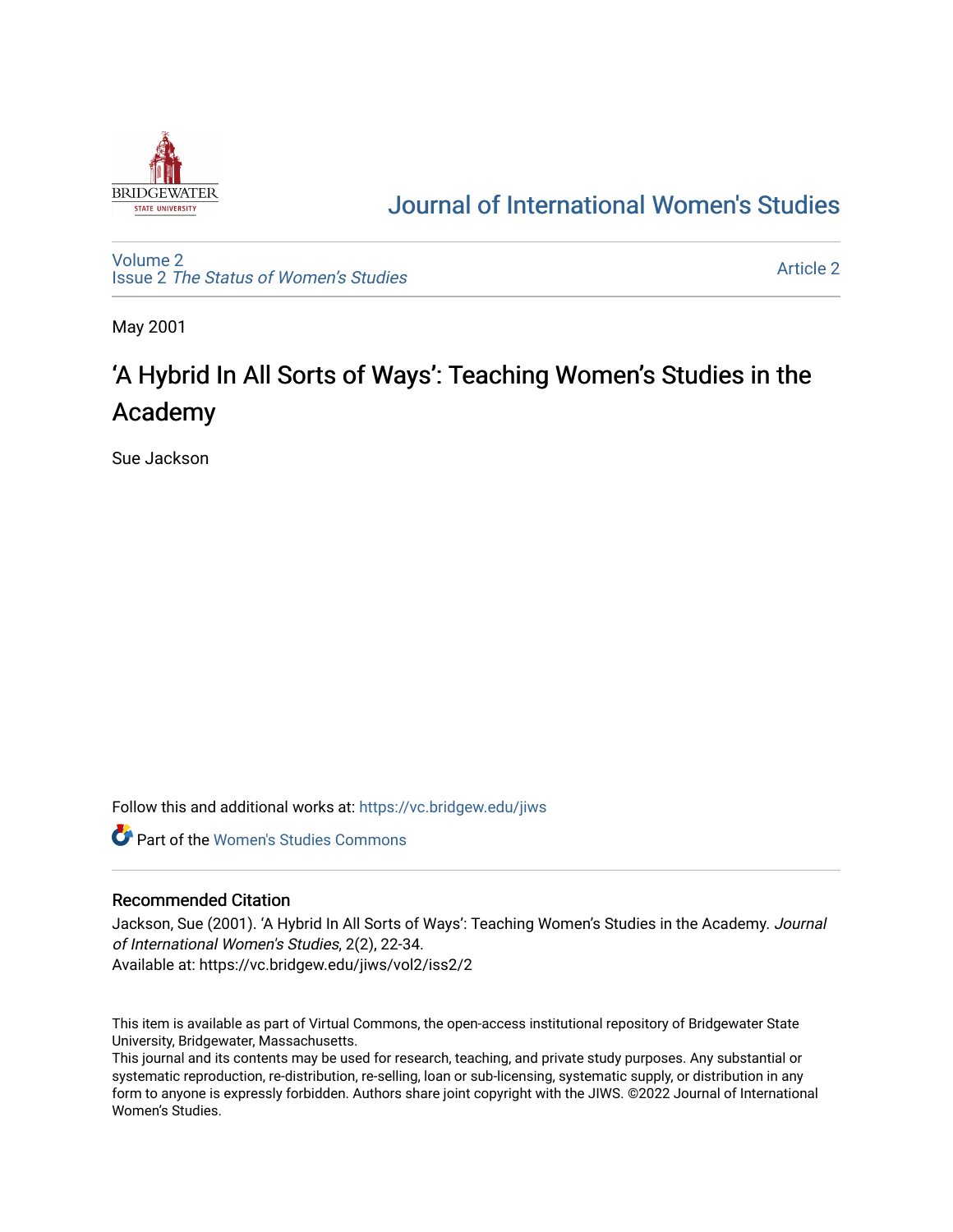# **'A Hybrid In All Sorts of Ways': Teaching Women's Studies in the Academy Sue Jackson<sup>i</sup>**

#### **Introduction**

There has been much discussion of late of the decline in women's studies in the British academy. Discussion has ranged around the institutional closing down of women's studies departments and programmes, and around the experiences of students on women's studies degrees. What is it like, though, to be a lecturer in women's studies in an academy, which often feels like an alien and unwelcoming place to be. What brought lecturers in women's studies to their discipline, and how do they see their future? What constrains do they face on their current work? Can women's studies challenge traditional academic structures? What *is* the role of women's studies in the academy?

I have documented the briefer views of women's studies lecturers on these issues elsewhere (Jackson, (1999(a)); Jackson (2000(a)). This article is based on in depth interviews with the lecturers in one women's studies department in a 'new' university in London (see appendix 1 for the interview questions). As with any group of women (albeit a very small group of four), the lecturers have differences between them, as well as similarities they share. I have here, for reasons of confidentiality, chosen to say little about the lecturers individually in terms of social class, age, sexuality etc. Nevertheless, these differences are issues, which the lecturers discussed during the interviews, and they will be included here. I have on the whole chosen to write their comments collectively rather than separately, again because of issues of confidentiality. Some of the lecturers commented that their positions are well known within their department, and this alone might identify them. Although then my collective and nameless writing up might appear to distance the lecturers and seems not to acknowledge them as people this is not my intention. The lecturers all work within women's studies, some full-time, whilst others work part-time in women's studies and part-time in other disciplines, and have been working at the university for a varying number of years.

#### A Career in Women's Studies?

I started off the interviews by asking the lecturers what led them to a career in women's studies.

This turned out to be the wrong question, as none of the lecturers felt they *had* a career in women's studies. Indeed, for as I will show elsewhere (Jackson, forthcoming), it is often difficult for women to document a career in higher education. Whilst many women are keen to transcend the boundaries of more traditional academic research and teaching, the gatekeepers of the academy ensure that the work of women academics remain undervalued, with severe effects on their career opportunities and development. Women, for instance, are more likely to earn less than men, are more likely to be on short-term contracts, and less likely to be in senior positions.

For some of the lecturers their current job in women's studies seemed a natural progression, for others it came about accidentally. Two of the lecturers came to women's studies via what they described as their "career in teaching". One of the lecturers came to women's studies after an "identity crisis" in her own life, and via therapy. She sees the "kernel" of this as "the link between my self development and my development as a woman". The fourth lecturer drifted into teaching as a mature student, "not knowing what else to do", and started off by teaching pre-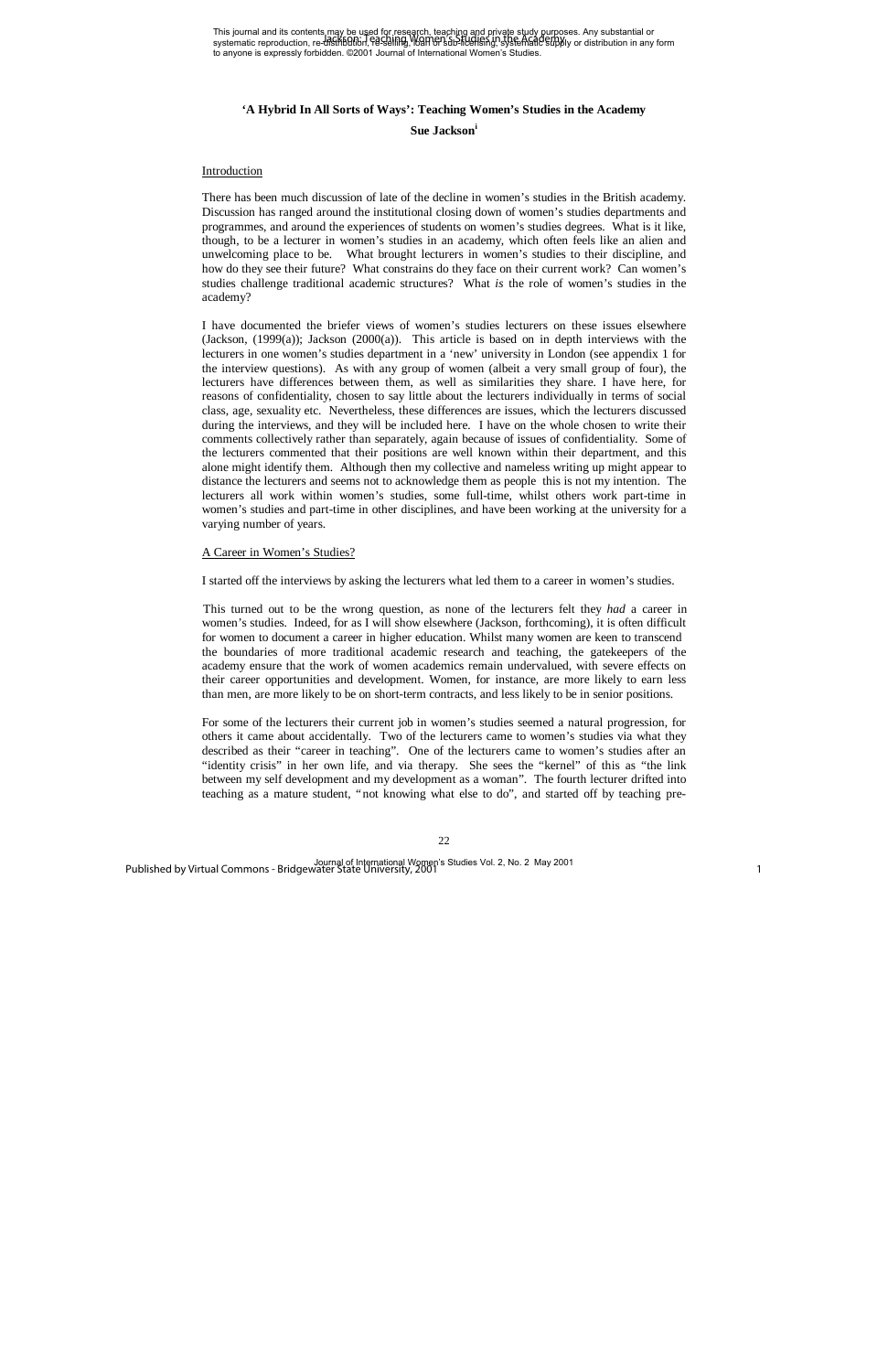degree work in further education colleges. Although she did not teach women's studies within further education, most of her students were mature women, and she was left very much to design her own programmes, so "in some ways I was teaching women's studies, and it was at that level very experientially based". She initially "got into women's studies (at university) … by chance", being introduced to it by a lecturer who was "sympathetic to women's studies", and offered her some hourly paid work.

She does not see her future "entirely within women's studies" although it will "always be connected with gender". This is partly because of her own developing interests, and she is starting to feel that "it would be a positive development" to move from women's studies to gender studies, particularly at postgraduate level. Although she thinks there is a role for women's studies, she thinks too that gender studies opens up more theoretical possibilities. In addition, much of the current teaching on women's studies, where "people pour out their personal life … is very intense" and difficult to teach – it "verges at times on therapy" – and it would be a relief "to be teaching something which doesn't engage so much with the personal". However, her reasons are not all theoretical. She also sees her future elsewhere "partly because I don't know if women's studies will survive, so it's also a practical decision". She prefers to think of career development in terms of university level work, rather than women's studies.

The second lecturer who entered via "a career in teaching" started work initially as a schoolteacher and then also moved into further education (pre-degree level education). Although she was "interested in gender  $-$  it was a real passion", and had been "active as a feminist" for many years, initially she had to take what work she could get. When she finally saw her present post advertised she thought "wow – this is a post made for me ... I just didn't think there'd be a post like that!".

The third lecturer also came to women's studies via other teaching, where she found that she was getting "an enormous amount of unwanted attention from the male staff because I was a young, pretty female". This gave her a "crisis of confidence" about her teaching, feeling that she was no more than an object. In addition, she described how she "clawed my way up through bum jobs, building up my teaching until eventually I blackmailed my way into a full time job through a lot of political manouvering". Even then, in her last job, she felt that she was working in a hostile environment, all but "expelled" from her previous teaching position:

forbidden by the incredibly patriarchal … head of the … department, who was absolutely horrified that I would set up ... a women-only non-hierarchical ... course, that he would have  $\ldots$  no control over.

However, change isn't easy. Even within women's studies – where she is back to a fractional post - she feels disadvantaged "in an increasingly competitive academic environment" where no account is taken of her life outside the academy, as a mother, and she is "not too confident of my job at the moment.

The fourth lecturer said she came to women's studies through her interest in interdisciplinary work. She, too, "wouldn't say (she has) a career in women's studies": indeed, she feels that she would not want one. She prefers to "work in different areas", and use "different approaches", and she thinks "about women's studies as something I can take out into other areas of work". Although this tutor would not like to see her own teaching confined to women's studies, she does think it is also "important that women's studies has its own base". However, she sees this as problematic: women need a woman-centred space, but she feels that this should not be the only space they occupy within the institution.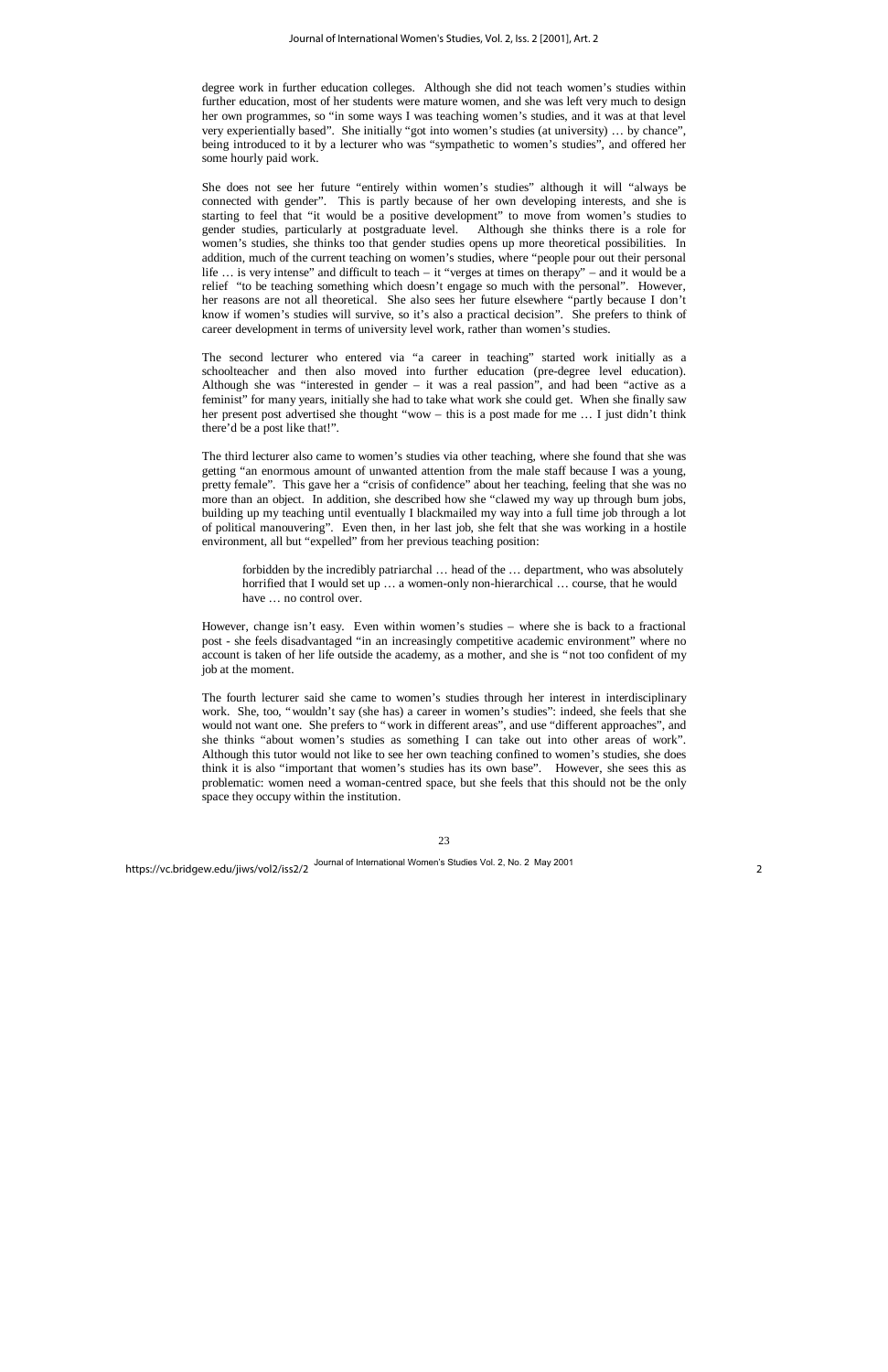Another of the lecturers also emphasised interdisciplinary aspects of her work, describing herself as what eventually became the title of this article: "a hybrid in all sorts of ways". Although this could be problematic, "being pulled in all directions", and finding it "incredibly difficult to keep up with all the literature," she also feels that it is "much more exciting than being concentrated on one narrow road". She also preferred to view career development in terms of university level work, rather than in women's studies or any other discipline. She is, she says, "very resistant to that sort of linear progression of a career, that masculine model of careers". Although this means that the future is uncertain, she also finds this exciting, leaving her to imagine "all sorts of possible scenarios" and "so many possibilities".

#### Women's Studies – the Pleasures…

I went on to ask the lecturers about the main pleasures they derive from teaching women's studies. For one, it is about "the idea of empowering people and encouraging them to reach their potential", although she saw it as problematic that personal enrichment would not give them a "lucrative career". Additionally, she is concerned that helping people to "open their minds and think critically" may just "leave them more frustrated" when they are "plunged back in" to their previous lives. Another of the lecturers says that what she most enjoys about women's studies is that "it is so opposite, different, completely different in every way" to other teaching she has done in more traditional disciplines. Previously, she had felt herself "very remote" from the students:

Whereas before I had a fascinating group of students in terms of a rich diversity of ethnicity, gender and class, I couldn't really talk to them … whereas in women's studies it's central to the curriculum, so it's really exciting, and I really enjoy teaching it. It doesn't feel like teaching in the same way as (other) teaching was … It feels like a development, an experience.

As Sandra Harding (1987) has shown, the central focus of a feminist standpoint, starting from the position of women's lives and experiences, is a key element of women's studies. For another lecturer, the main pleasure of women's studies was for students to use this feminist standpoint to discover different ways of knowing (see Gilligan, 1982; Belenky et al, 1992; David, 1994). This led to their academic development with something

in which they feel they have a personal investment. I suppose it's really creative. For me, creativity is a really important element in all of this – a combination of creativity and understanding … There are … times when something quite miraculous happens and you think wow! At the very best, it's an involvement of (the students') whole being into what they've been doing, and there's a huge sense of empowerment for them … and that's what's creative.

# … and the Disappointments

However, there are also disappointments in teaching women's studies, and it can be

a difficult emotional responsibility, and establishing the boundaries of that responsibility, and making spaces safe, has become quite an important issue … The kind of teaching that goes on is at time pretty emotionally demanding ... And I don't know whether I would always want to continue teaching that way.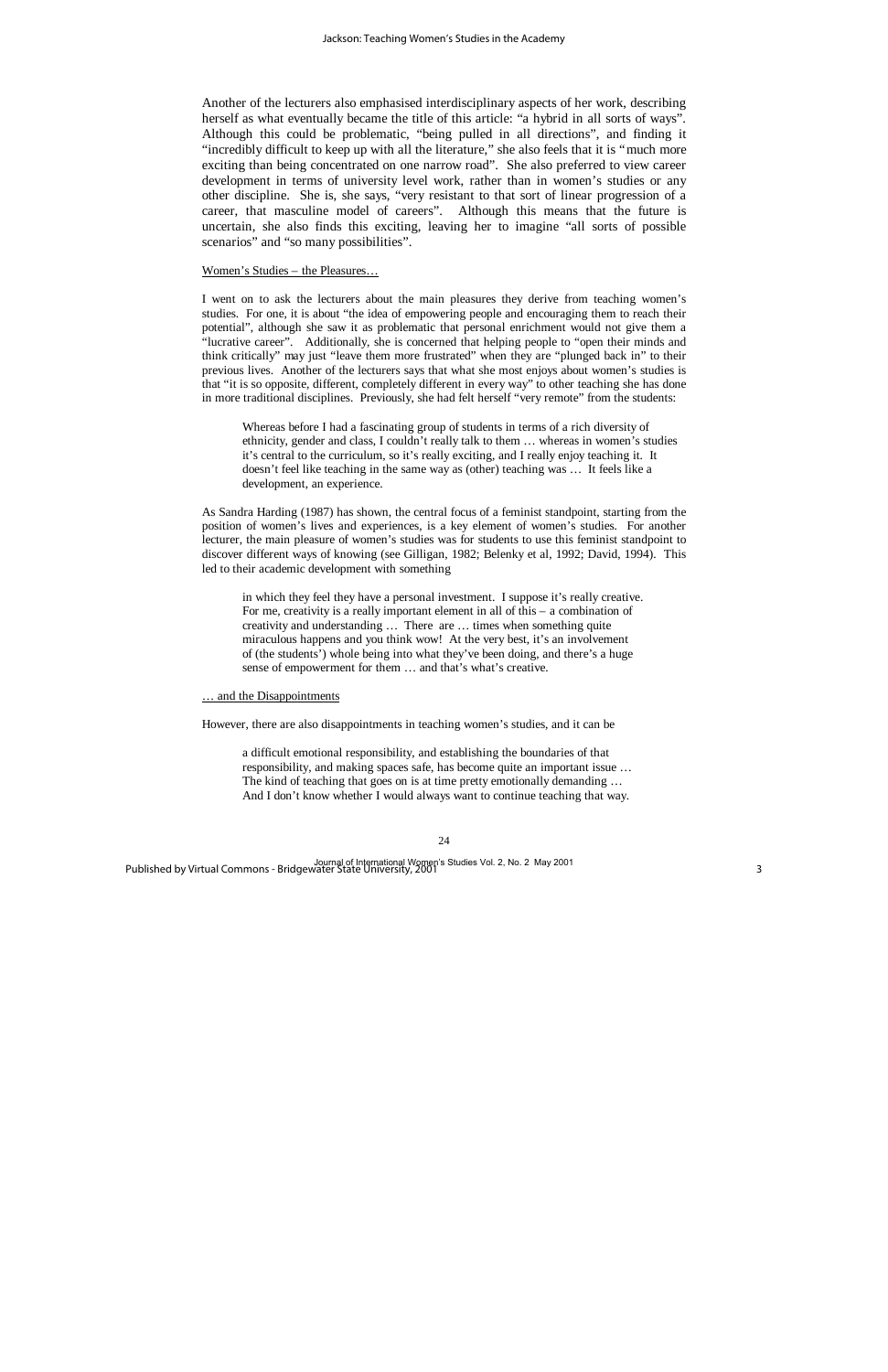In addition, a "huge down side" of women's studies is that "it's a disappearing subject".

One of the biggest disappointments for one of the lecturers is "the lack of tolerance that students have for each other around difference". Although she "got over the shock very early that students aren't interested in feminism", finding that some students find it difficult to engage with a feminist standpoint (Harding, 1987), it is even more difficult to work with a variety of feminist standpoint*s*. She is starting to find it "tiresome" to continually have to challenge intolerances around difference. In particular, one of the lecturers spoke about intolerance of lesbianism – which she referred to as "the L word":

The L word has to be dealt with carefully because so many students have problems with it … I have students who come up and say that this whole course is about Black women and lesbians, as if that wasn't what one would expect on a women's studies course.

Another lecturer said although amongst the women's studies staff it is "fine to be out", this was not the case with all the students, some of whom are homophobic.

For another of the lecturers, the disappointments are not within women's studies, but within universities. She does not like the institutional politics, nor "all the anxieties people have about jobs and all the tensions that goes along with it". There is also disappointment for one lecturer with changes in education in the UK more generally, which has led to having to teach "the kind of students … who are not necessarily interested in learning". Students do not "respect" staff, and do not believe that they have to work to gain basic skills, without which it should not be possible to gain a degree. She believes that many students today are entering university before they are ready to do so, and would like to see increased access course support for non-traditional entrants. She spends much of her time teaching literacy, and thinks it would be beneficial to have more formal assessment within women's studies, including examinations. One of the ways to become empowered, she says, is to learn to write independently.

This is not, she says, a question of being "elitist", and is very keen to support entrants from nontraditional backgrounds, speaking of her own working-class background and route to higher education as a mature student. Indeed, some non-traditional entrants, she says, come with a very sound background in skills and experiences (see Luttrell, 1992; Zmroczek and Mahony, 1997; Jackson, 1998; Reay, 1998). However, she is concerned about the credibility of higher education generally if it accepts students who are not yet ready for university..

This was a concern for another lecturer, too, who speaks about the diversity of students. Whilst some have a very "rich educational background", others are floundering. The challenge is to meet the needs of both groups. One way in which she does this is to try and engage in dialogue with them, but the restraints of semesterisation make this challenging and difficult. She also thinks that it would help to have access courses lined to the degree. Women's studies in particular, she thinks, is likely to attract students for whom education is a completely new experience. However, failing that, she feels the women's studies department is working hard to make first year units link to study skills development.

#### Women's studies and constructions of 'academic'

I raised the issue of the 'academic' nature of women's studies in these interviews. One of the lecturers said that whilst 'academic' is "a notion of a body of theory, an intellectual area, the exercising of judgement", women's studies is more than this: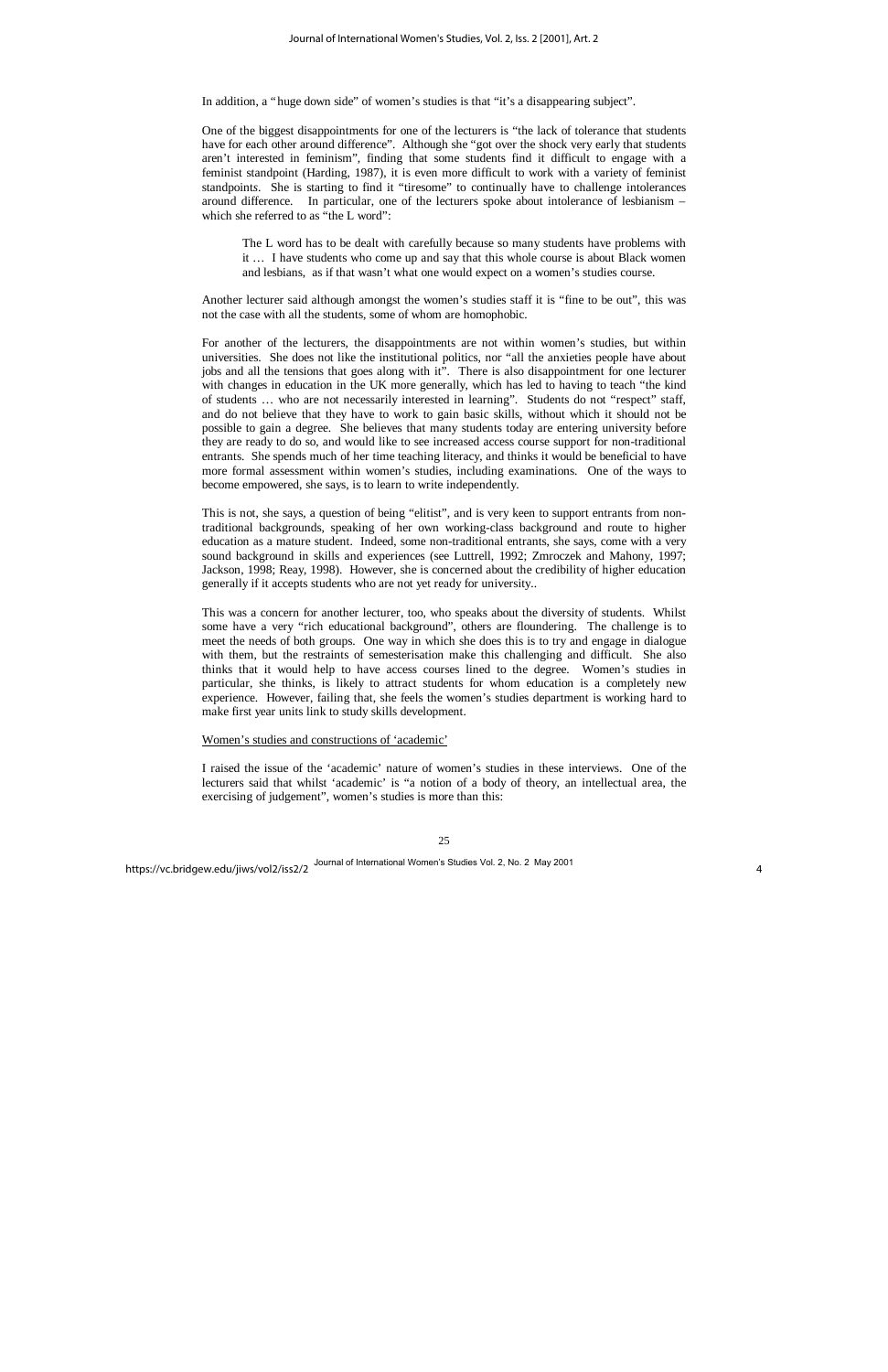women's studies is academic, but it's also emotional and personal, and about building confidence, and understanding what's happened to you … I'm not interested in a pure subject, or an elitist notion of education … it is as much about personal growth as it is about a subject.

Nevertheless, this does not mean to say that women's studies is not "a very sophisticated academic subject", particularly in the way it reassesses knowledge that has gone before. As Maggie Humm (1989) has shown, it is a central aspect of women's studies to encourage students to think theoretically.

However, another lecturer was concerned that some women might chose women's studies because it is seen as non-academic, with "all these people outside … saying, 'oh you just chat away in women's studies', or its feminist, or whatever. Nevertheless, by the end of their degrees, no women's studies student should doubt its academic nature:

Their own experience of studying it should tell them that they're dealing with really quite theoretical material that is intellectually challenging in every way – as challenging as English or whatever.

Nevertheless, she reflects, it might be that in their first year in particular, students are upset if they get a low mark because they think women's studies should be easy – "you just need to sit down and write a few things down". In addition, she says, women's studies is very personal, and women take a low mark as "an indication of their lack of personal worth". Another lecturer also spoke about marks. If the students get high marks, she says, they "think we're not academic", and if they get low marks they think women's studies expects too much.

However, as I have shown elsewhere (Jackson, 2000 (d)) the term 'academic' is problematic, and one of the lecturers does worry that an emphasis in women's studies on "personal journeys" might mean that basic literacy skills are ignored. Women's studies is viewed as "not academic enough", but

Academic to me means that there is some sort of learning, there is some kind of core of knowledge there, but mainly that (the students) are encouraged into critical thought and analysis, learning to think for themselves and to develop arguments …

When students learn to do this well, they can challenge the lecturers' ways of thinking, so that lecturers learn from the students. This, says one lecturer, is "fantastic and really something which is possibly unique to women's studies". Another lecturer, too, describes a first class essay as something which "fulfils the academic discourse around writing skills, etc", but also as something which

makes me think 'well, I hadn't thought of that', or 'that's an interesting idea': something that's new … Some of them will write an essay and I think 'I wish I'd written that!'.

The challenge for women's studies is how to be both traditionally academic and creative, and to not see the two as a dichotomy. One way in which some of them encourage their students to explore academic creativity is through journal writing, developing ways in which challenges to constructions of 'academic' can be made (see Lubelska, 1991; Jackson, 1999 (b); Jackson, 2000 (d)). As Sarah Mills (1997) has shown, journal writing is one way to enable women to develop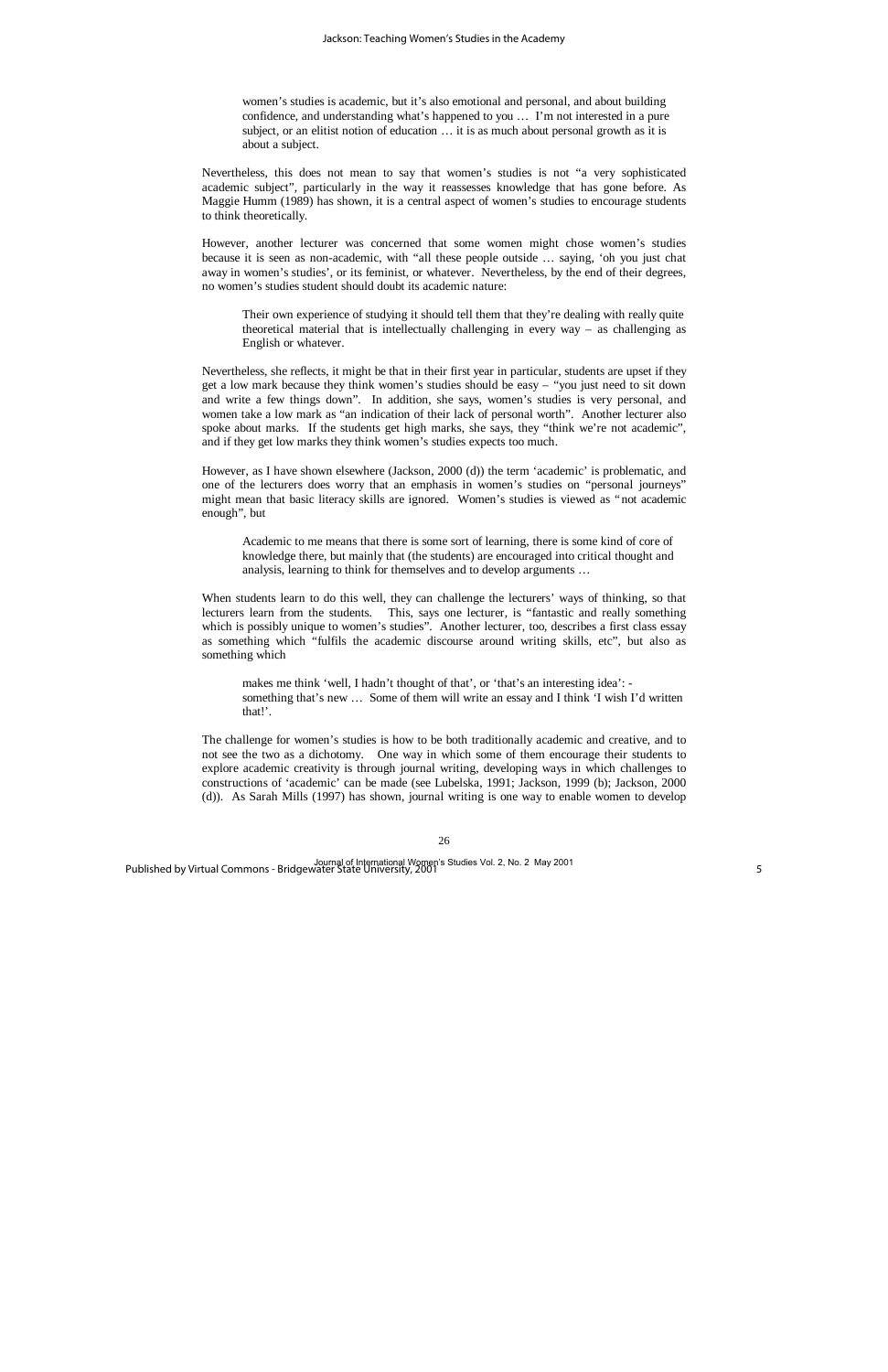their identities, and the use of auto/biography as been central in feminist work, placing individual experiences into wider contexts (see Stanley, 1992; Marcus, 1994; hooks, 1995).

However, the questions of academic creativity is problematic for another lecturer, who feels that women's studies occupies "a rather uneasy place" between the two perspectives: "it tries to be different", but also needs to "keep its standing as an academic subject". This is a difficult path to tread. "You should" she says,

Hear the snide remarks I get from colleagues who often just presume the subject matter – 'oh, ha ha', you're going to do your class on menstruation – as though this is not a subject that academics should be willing to deal with.

It is just as bad outside the academy, where it is best, on the whole, not to mention women's studies. And "don't say you're a feminist" either, or "you'll have interesting conversations and a certain amount of hostility!". The politics of speaking as a feminist (see Cockburn, 1991; Faludi, 1992) often means that as Lewis (1993) and Luke (1994) have shown, women do at times choose to use a silence of resistance. However, such choice can become problematic within the politics of women's studies, with its focus on the finding of 'voice'. This applies not just to individual voices, however, but also the political voice of women's studies.

Indeed, one of the lecturers emphasised the importance of challenge. "What's positive about women's studies" she said "is that we are challenging what academic means", and "women's studies is something that redefines and is challenging academia", including being able to "utilise your personal experiences in terms of critiquing what you read". As Lana Rakow (1994) has shown, making meaning is a political act, and it is important for lecturers to consider different ways of making meaning for themselves and their students. They should think about how they "structure seminars, or the kind of atmosphere one created – whether you allow yourself to be questioned (and) how approachable you make yourself … ".

A further, challenge, however, is how to deal with the responses that students get when they say they are studying women's studies, a challenge which is sometimes met with a politics of silence. Students do worry that women's studies is not seen by other people as academic enough and:

in a sense I think that's probably true. But we can't tell them that when they start. We can't tell them that a women's studies degree may not be valued as much as another degree… or they'd go away … So perhaps that's a kind of lie to students. It's a silence, not telling students that it may not be as valued as another degree … They'll soon discover that they may have trouble convincing people that it's as academic and rigorous … as other degrees.

Taken for granted assumptions about the curriculum, assessment criteria and academic standards can be difficult to challenge (see Weiner, 1994). On the question of credibility, one lecturer describes women's studies as an "anomaly", holding little value either within HE or within the university, although another lecturer describes women's studies as having "achieved this peculiar status". Although it is highly rated for teaching and research, "it has a low status in terms of people's private opinions about it, or indeed their publicly stated opinions". This, says another lecturer, is because if something is perceived as what women do, then "the skill is devalued, it's not skilled, it's something women do". This has personal implications, as for women's studies lecturers: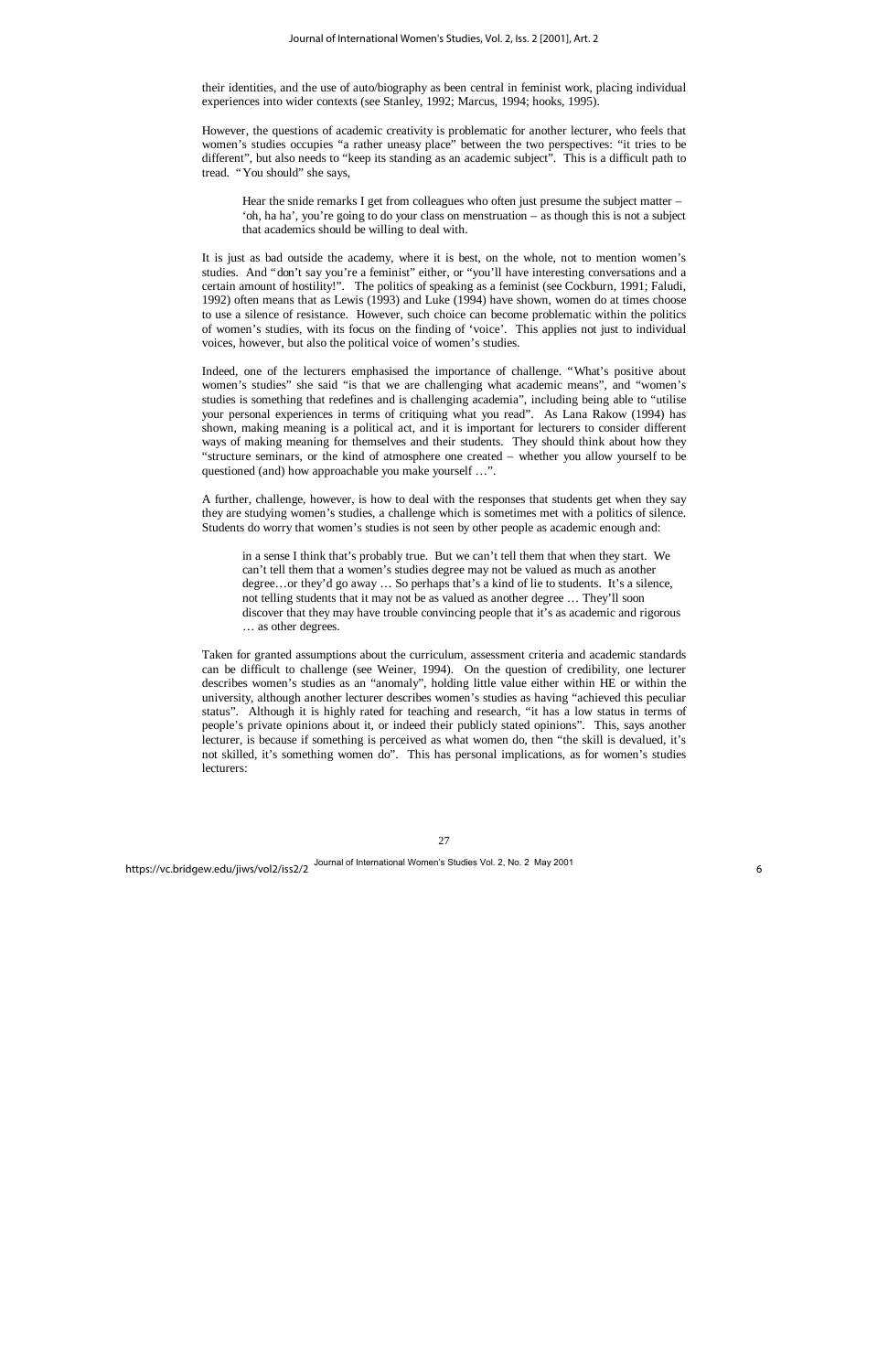what we do individually is probably looked down on because we teach women's studies … I think it's assumed that we … have very narrow perspectives … are that we don't engage in contemporary theory … I suspect we're seen as a soft option and … viewed with suspicion and not seen as particularly academic.

Another lecturer confirmed this. Women's studies, she said,

Is regarded with quite a considerable amount of suspicion within the academy … I think it would be viewed that it's very separatist and secretive … There's also a feeling that it's a pollution: that (students) are getting their degrees too easily; that it's not … a pure subject; that standards are not maintained. It is quite anomalous in terms of other more traditional subjects … who view it with suspicion.

In addition, another lecturer added that there's "much more pressure on us now to become part of the academy … and we know they'll look more kindly on us the more we move towards what they want us to do". And being part of the academy seems to mean moving away from women's studies. On obtaining a full-time job at the university, she very quickly realised that she would "be seen as far more credible academically if I don't appear to be solely associated with women's studies".

If lecturers are serious about career development, then

distancing oneself from women's studies … is a way of endearing oneself … and being taken seriously … You just know you'll get more rewards if you move further along that line.

It is a "balance between survival and compromise", between making political challenges and using a silence of resistance.

#### Holding onto the politics

One way to "be looked on with more respect" is to simply change the name of the department to gender studies. This change would give the lecturers "some credibility", even without changing the content of the units. Whilst this lecturer supported such a change, any decision that she made would never be "purely theoretical", but would be more likely "to do with protecting our jobs and protecting some of what we do". Part of that protection involves enrolling sufficient students on courses, and she feels that a move towards more joint degrees which include elements of gender studies would be more attractive to students than a single honours women's studies degree. Another lecturer agrees, and thinks gender studies might be more marketable, and seem "less exclusionary", although she suspects that "whatever stereotypes people hold about women's studies … will just cluster around gender studies eventually". She is, she says, not so worried about the title as the politics. Is it, she asks, "a way of expanding women's studies … or … a way of losing (it)? … I hope we can hold onto the politics".

These politics are about having a commitment to topics that are central in women's lives, and a commitment to women students and their experiences. It's also about teaching methods, and providing "safe but challenging space". Another lecturer also spoke of these politics, but saw discussions of any change to gender studies linked to the "politics of the women's studies group itself". In times of falling student numbers, it is increasingly difficult to argue for the separatism of women's studies, which might end up a "form of suicide". In any case, she felt that the majority of the women's studies lecturers were more politically committed to a change in gender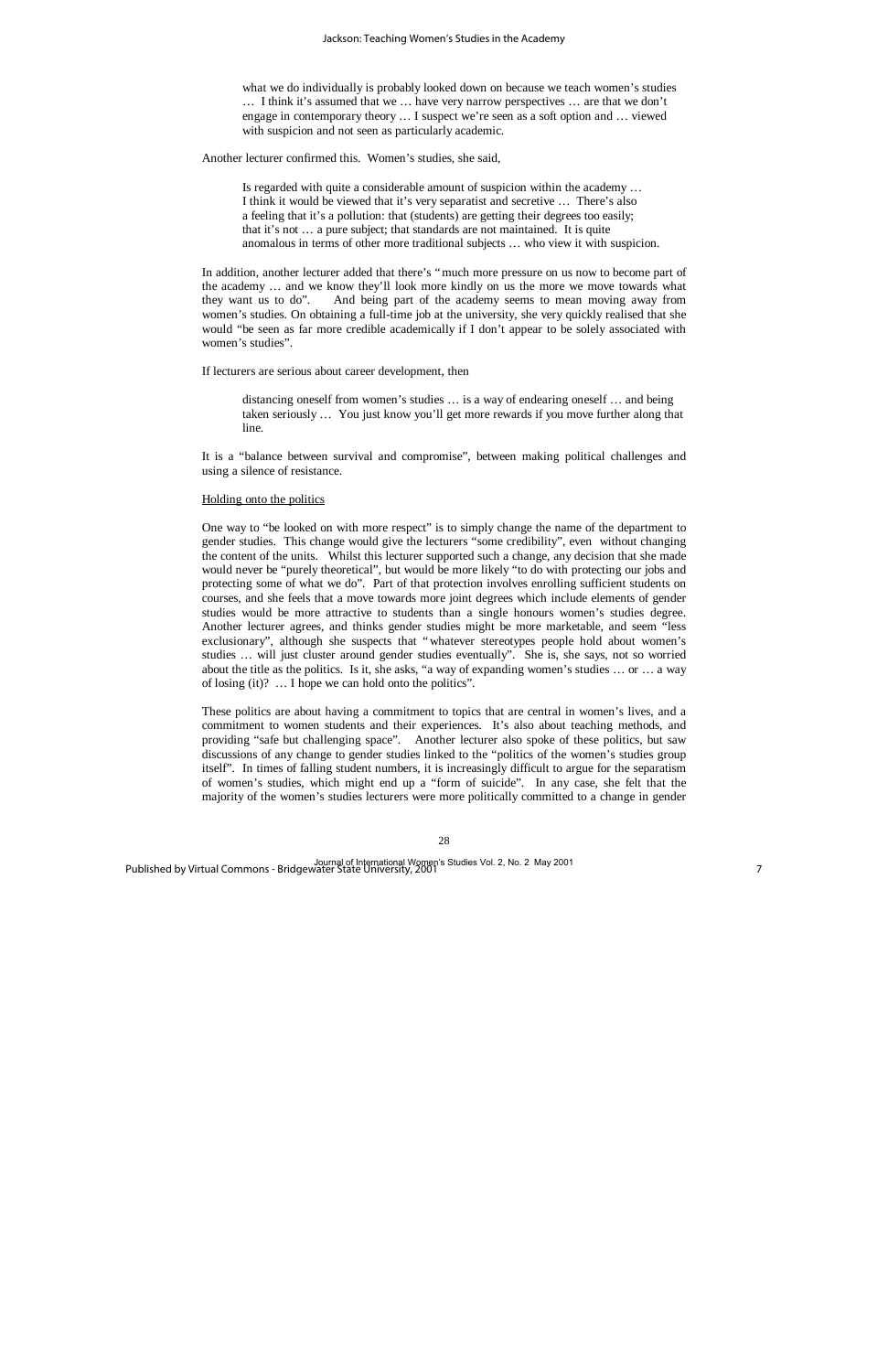studies. Indeed, another lecturer said that gender studies would enable her to "ask questions about masculinity and the formation of men", which she considers important for women to do.

Although for one lecturer women's studies is very central to her, "an important part of my life", she and other lecturers felt isolated from institutional structures. One lecturer said she is "quite inward looking" within the department, whilst another describes women's studies as "very localised". She has not "got a clear idea of where I'm located or where women's studies is located" and she does "not feel that I know or have much access to this whole body that is the university". Indeed, she often feels quite "fragmented" within the university, and says that she would not know most of the university staff "if I bumped into them at the supermarket". Part of this isolation is because women's studies is perceived as political. Students and lecturers alike learn to cross the borders of academic disciplines and constraints, and to locate feminist pedagogies in the classroom (see Jackson, 1998). Although *all* teaching is political – "any communication has got lots of meanings in it" – with women's studies, it is more "obvious":

Politics, relationships, ethnicity, class, gender, all those things are all very important and up-front, and there's also the link with activism, and lots of women have been involved in political action.

This lecturer is clear that she brings her own politics to all her teaching, and found herself very surprised that in one of her units "all the males were very interested in gender and did the essay on gender", although she is unsure of their motives. One issue that came out for students was the question of men in the women's studies classroom, and I raised this with the lecturers. One of the lecturers spoke of the value of women-only groups, where women are able to explore their own sense of self and of identity. Another of the lecturers is quite clear that when she started out in women's studies she was very much against the idea of men in the classroom, as "it would have been completely contrary to what women's studies was all about". In many ways, she says, she has not changed from this position, believing that women need the freedom and space of womenonly classrooms. Men would alter the dynamics, and women would be constrained in what they wanted to say, particularly in their use of personal experience.

However, power is at its most dangerous when it is impossible to see (Maguire, 1992), and can lead to dominant ideologies being focussed in an apparent liberalist approach. Despite her beliefs about men in the women's studies classroom, this lecturer added that "to be very liberal about it", there could be some positive interactions if men were there, and she believes that the majority of women students would not mind if men were in the group. She does, though, believe that "we have to look carefully at why men might want to do women's studies", and soon returns to her view that men would "prevent discussion". She has already seen in the women's studies classroom how lesbians are silenced by heterosexual women, and Black women silenced or marginalised by white women. In addition, these groups are continually being put in a position of having to defend themselves, and are viewed "in a block", with no consideration given, for instance, by white women to differences between Black women. The same, she says, would be true for all women if men were in the group. Indeed, she acknowledges that her feelings are very contradictory, saying she should be "liberal" and that she "has an open mind" and "would be prepared to have men in the group". However, she is "quite relieved" that she has not yet had to, and "in the end I'd rather not have them there".

# The male-centred university?

This lecturer's feelings are also confused about whether the university at large is male-centred, although "just by looking in terms of statistics at who's in a position of responsibility, it's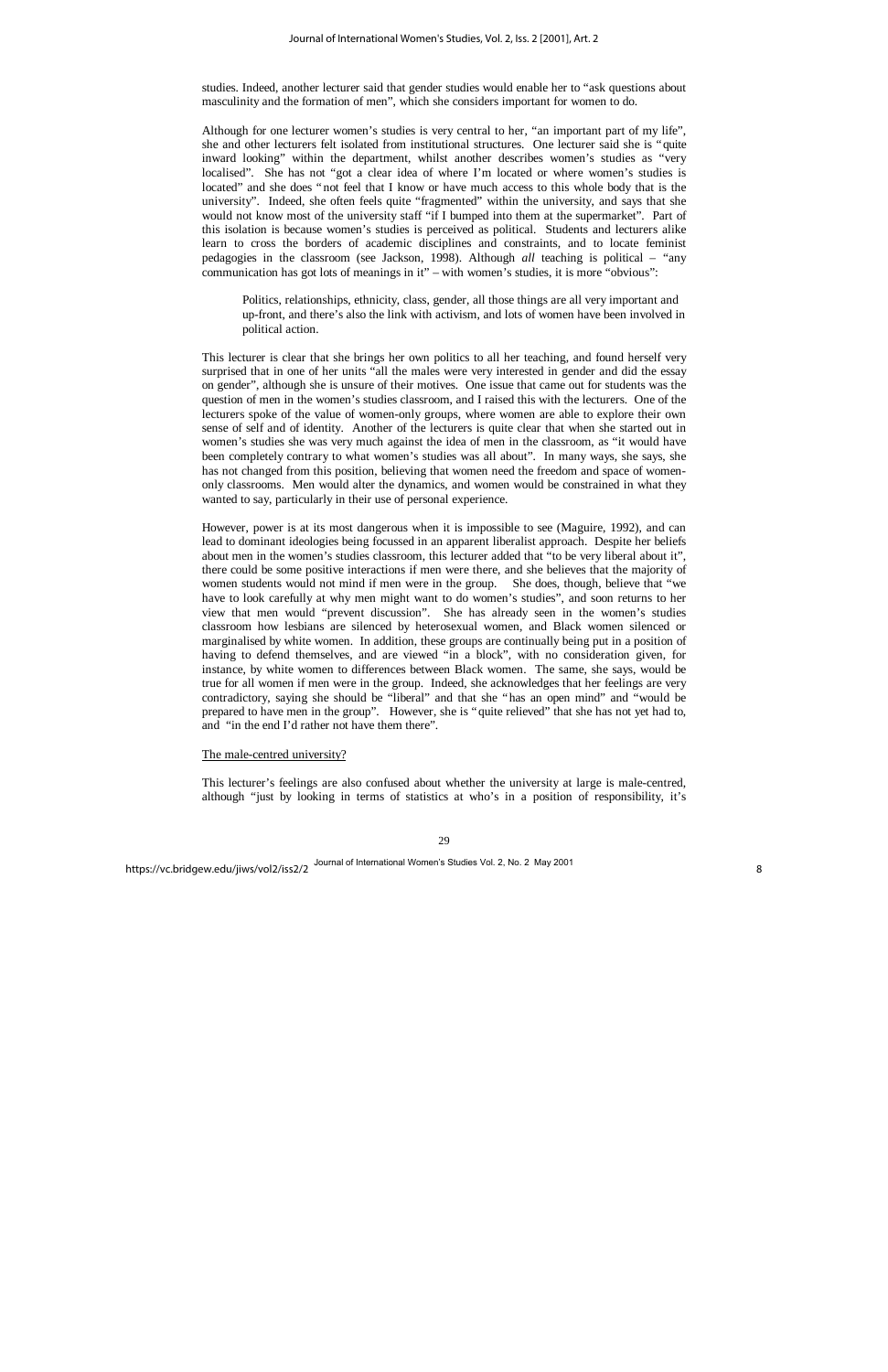certainly controlled by men". However, in some departments "some of the strongest personalities and most dominant ones are women", although she suspects that they are "operating under male guidelines". It is, she says, "quite confusing":

There are a lot of women, very powerful women, who are quite hostile – are very hostile – towards women's studies, and possibly have problems with feminism … I don't think it's as straight-forward as men being in control… It's women positioning themselves differently in relation to men, and certainly in relation to feminism and women, so I think it's a difficult one to answer.

Another lecturer, too, discussed issues of women in power:

I think some of them are the kind of women who are so male-identified that they actually find it quite threatening to be challenged by other women, or they see in those women some of the weaknesses that they themselves have tried to overcome, so they're very threatened by that. Or else they view you as a kind of dogsbody, someone who will work very hard for them, whereas they treat the men with more sort of chivalry or something like that.

The university, she said, is definitely male-centred, and male advantage permeates the academy (see Eveline, 1998). Even if women are sometimes in positions of power, women's studies occupies a very marginal space. Perhaps it's not surprising that one of the lecturers thinks that women's studies is "not a political force within the university". On the whole, women's studies staff and students "are very contained … Maybe that's how we survive … just taking the view that we're lucky to be here at all, so we'd better … not rock the boat".

The contradictions are there for other lecturers, too:

Well, you know, part of me says all my knowledge of analysis of institutions, I know they're male dominated, I know there's men at the top, I know about the hierarchy, I know all that stuff, I teach about it, I could produce statistics.

However, she returns to her earlier discussion of being isolated, "in a ghetto … a subgroup I suppose, of women's studies". Within her own department, there are a lot of women, and "it feels like a good place to work". Sometimes institutional gendered hierarchies are revealed to he, and she's aware that all the "important names … are all men, surprise, surprise".

These thoughts are picked up by a third lecturer. The power structures, she says,

are very male centred. You've only got to go to the higher levels, to look around at meetings you go to – or in my case in this institution don't go to! – to see the absence of women.

Nevertheless, some departments are "more women centred" and there's a high proportion of women students. There are tensions for women who are career centred, where men on the higher levels might "block your trajectory to get to the top". Even women without career aspirations are aware of such tensions.

# Feminist knowledges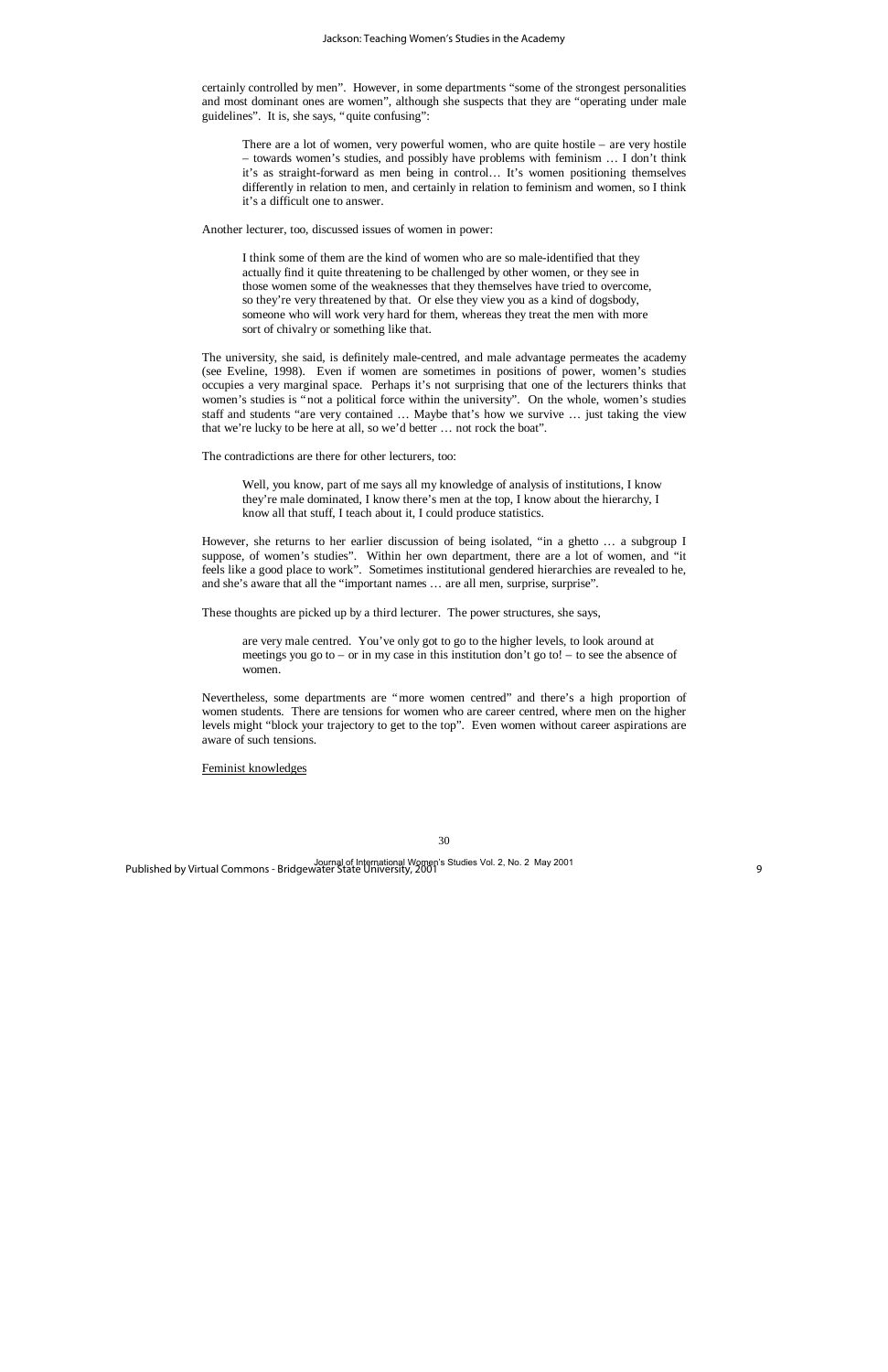The lecturers found it difficult to describe the dominant discourse of women's studies. For one, it is the "emphasis on the personal and the experiential", although she thinks this is influenced by some lecturers, and leads to "conflicts" for others. She also describes "a kind of liberalism, a kind of anything goes in terms of feminism" although someone with "very radical beliefs" might find it difficult to fit in. One lecturer spoke about her belief that women's studies is probably better off outside the academy, working in evening classes and with women's groups. Within the academy, women's studies has to concern itself with the rules of the academy, including formal assessment. She has to teach women's studies in a certain way within the academy, which she sees as problematic. There is, said another lecturer, an academic elitism in the academy, "which leads to quite heated discussions about mitigating circumstances, and marking down certain kinds of work, worries about dropping standards". This has led her to become "quite protective, even secretive, about what I do".

In addition, there was a concern expressed by some of the students that "this academisation of feminist knowledge was actually moving things away from what they thought women's studies was about", and that the course was not "radical enough". Nevertheless, the lecturer feels that women's studies has had a "huge effect as an academic discipline on all other disciplines" by integrating women's studies "here, there and everywhere", becoming part of "everyone's curriculum". However, there is little evidence for such a belief: indeed, an examination of courses available to students within universities shows this not to be the case (Jackson, 2000 (c). Nevertheless, such a belief leads the lecturer to 'blame the victim', stating that women's studies is a "victim of its own success", helping towards its demise as a separate subject area. However, she also stated that "all the 'isms' have been fundamentally changed by the impact of feminism", and "intellectually, women's studies has had an enormous impact" on the academy, although its future remains none too certain. However, despite this uncertain future, the link between women's studies and feminist politics remains powerful (see Jackson, 2000(b)), where lecturers empower students to consider constructions of knowledge and to find ways to be differently academic (Jackson, 2000(d)). Clearly some of these lecturers do believe that women's studies will disappear from the British academy. However, even if in the end it does – and I passionately hope that it does not – it seems clear that feminist academic women will continue to remain a hybrid in all sorts of ways, finding their own alternative ways to teach women's studies in the academy.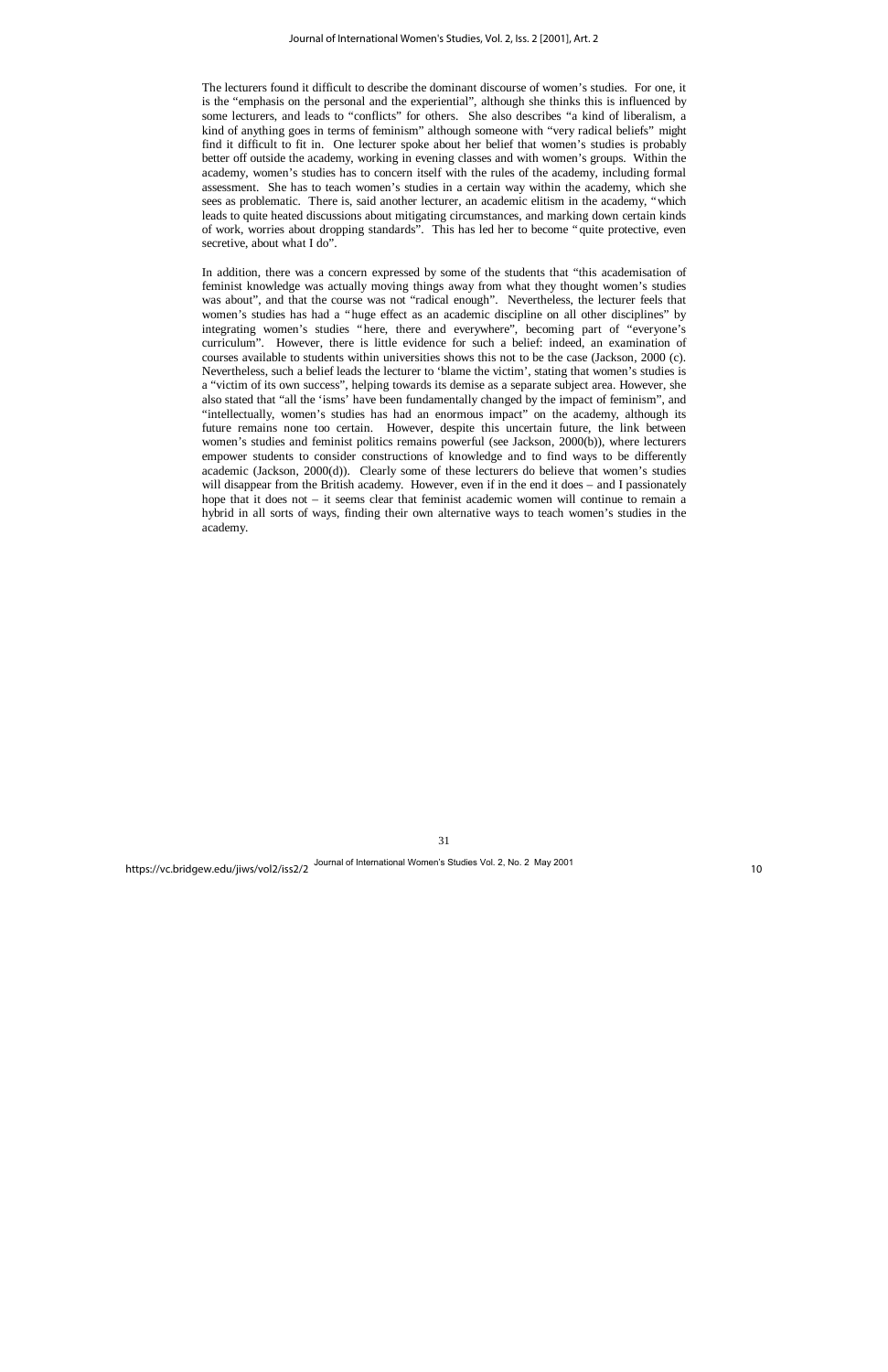# **Bibliography**

Belenky, Mary Field (1986), *Women's Ways of Knowing*, USA: Basic Books Cockburn, Cynthia (1991), *In the ways of women*, Basingstoke: Macmillan Education David, Miriam (1994) "Critical Introduction: Engendering education – feminism and the sociology of science" in Acker, Sandra *Gendered Education*, Milton Keynes: Open University Press

Eveline, Joan (1998), "Naming male advantage: a feminist theorist looks to the future" in Mackinnon, Alison et al (Eds) *Education in the twenty-first century: dangerous terrain for women?*, London: Falmer Press

Faludi, Susan (1992), *Backlash: the undeclared war against women*, London: Chatto and Windus

Gilligan, Carol (1982), *In a different voice: essays on psychological theory and women's development,* Massachusetts: Harvard University Press

Harding, Sandra (1987), *Feminism and Methodology*, Milton Keynes: Open University Press

hooks, bell (1995), "Writing autobiography" in Blair, Maud et al (Eds), Identity and *Diversity: gender and the experience of education*, Clevedon: Multilingual Matters

Humm, Maggie (1989) "Subjects in English: auto/biography, women and education" in Thompson, Ann and Wilcox, Helen (Eds), *Teaching Women: feminism and English studies*, Manchester University Press, Manchester

Jackson, Sue (1997), "Crossing Borders and Changing Pedagogies: from Giroux and Freire to feminist theories of education" in *Gender and Education*, Vol. 9, No. 4 pp457- 467

Jackson, Sue (1998), "In a class of their own: Women's studies and working-class students", in *European Journal of Women's Studies*, Vol. 5 pp192-215

Jackson, Sue (1999 (a)) "Towards 2000 – Women's studies in the UK" *Women's Studies Network (UK) Association Newsletter,* No. 33, July 1999

Jackson, Sue (1999 (b)), "Learning and teaching in higher education: the use of personal experience in theoretical and analytical approaches" in *Journal of Further and Higher Education,* Vol. 23, No. 3

Jackson, Sue (2000 (a)) "Women's Studies / Gender Studies: 2000 and beyond" *Women's Studies Network (UK) Association Newsletter*, No. 36, August 2000

Jackson, Sue (2000(b)), To be or not to be? The place of women studies in the lives of its students" in *Journal of Gender Studies*, Vol. 9, No. 2 pp189-197

Jackson, Sue (2000(c)), "Networking Women: a history of ideas, issues and development of women's studies in Britain" in *Women's Studies International Forum*, Vol. 23, No. 1 pp 1-11

Jackson, Sue (2000(d)) "Differently academic?: Constructions of 'academic' in higher education" *Higher Education, Research and Development*, Vol. 19, No. 3

Jackson, Sue (forthcoming), "Transcending boundaries: women, research and learning in higher education" in Howie, G and Tauchert A (eds), *Feminist Pedagogy*, Ashgate Press Lewis, Magda Gere (1993), *Without a word: teaching beyond women's silence*, New York: Routledge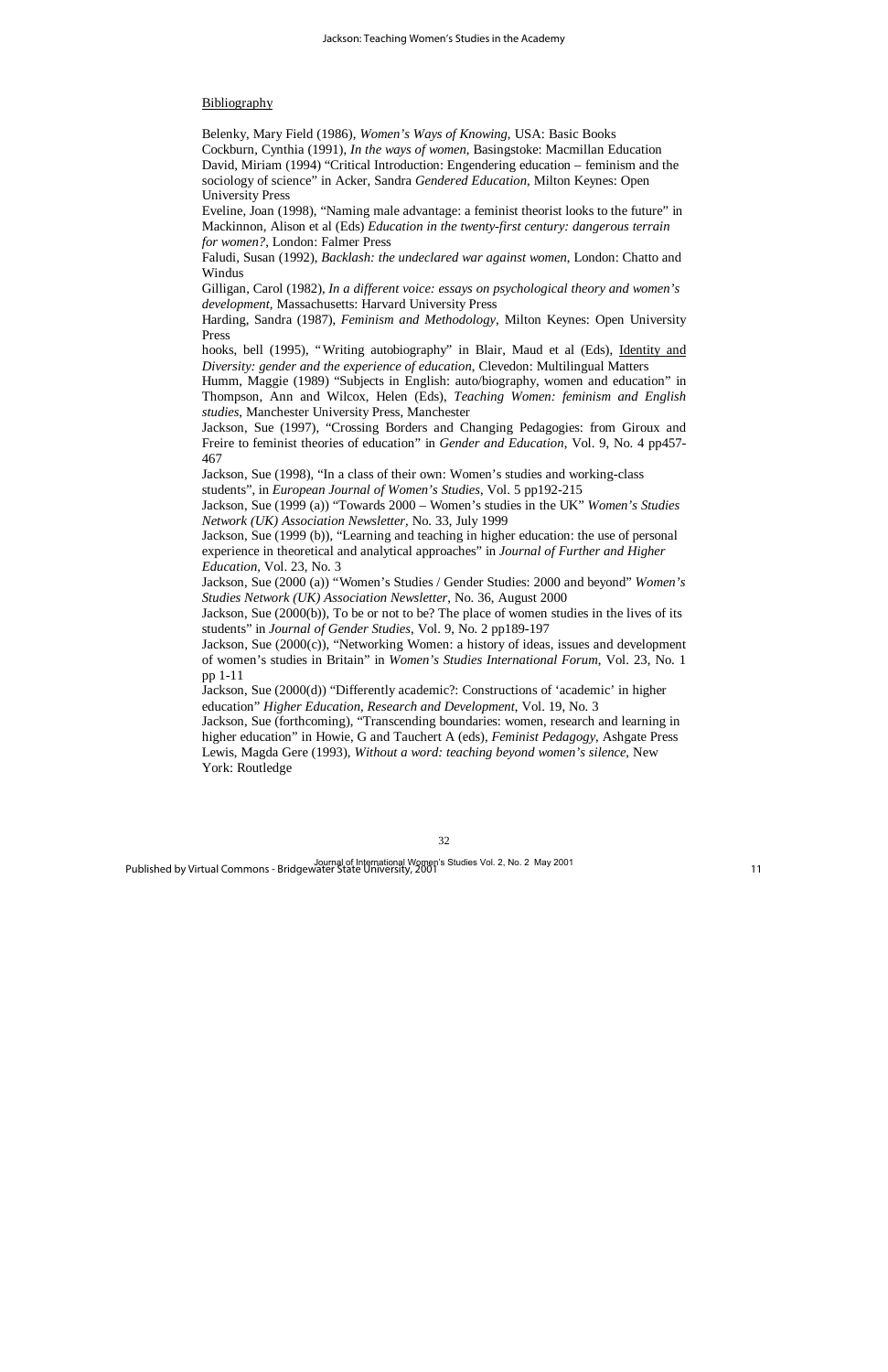Lubelska, Cathy (1991), "Teaching methods in women's studies: challenging the mainstream" in Aaron, Jane and Walby, Sylvia, *Out of the margins: women's studies in the nineties*, London: Falmer Press

Luke, Carmen (1994) "Women in the Academy: the politics of speech and silence", *British Journal of Sociology of Education*, Vol. 15, No. 2 pp211-230

Luttrell, Wendy (1992), "Working-class women's ways of knowing: effects of gender, race and class" in Wrigley, Julia (Ed), *Education and gender equality*, London: Falmer Press

Maguire, Aveen (1992), "Power: now you see it now you don't. A woman's guide to how power works", in McDowell, Linda and Pringle, Rosemary (Eds), *Defining women: social institutions and gender divisions*, Cambridge: Polity Press

Marcus, Laura (1994), *Auto/biographical discourses*, Manchester, Manchester University Press

Mills, Sara (1997), *Discourse*, London: Doubleday

Rakow, Lana (1992*) Women making meaning*, London: Routledge

Reay, Diane (1998), "Surviving in dangerous places: working-class women, women's studies and higher education", in *Women's Studies International Forum*, Vol. 21, No. 1, pp 11-19

Stanley, Liz (1992), *The auto/biographical* I, Manchester: Manchester University Press Weiner, Gaby (1994) *Feminisms in Education*, Milton Keynes: Open University Press Zmroczek, Christine and Mahony, Pat (1997), "Women's studies and working-class women" in Ang-Lygate, Magdelene; Corrin, Chris; and Henry, Millsom (Eds), *Desperately Seeking Sisterhood: still challenging and building*, London: Taylor & Francis